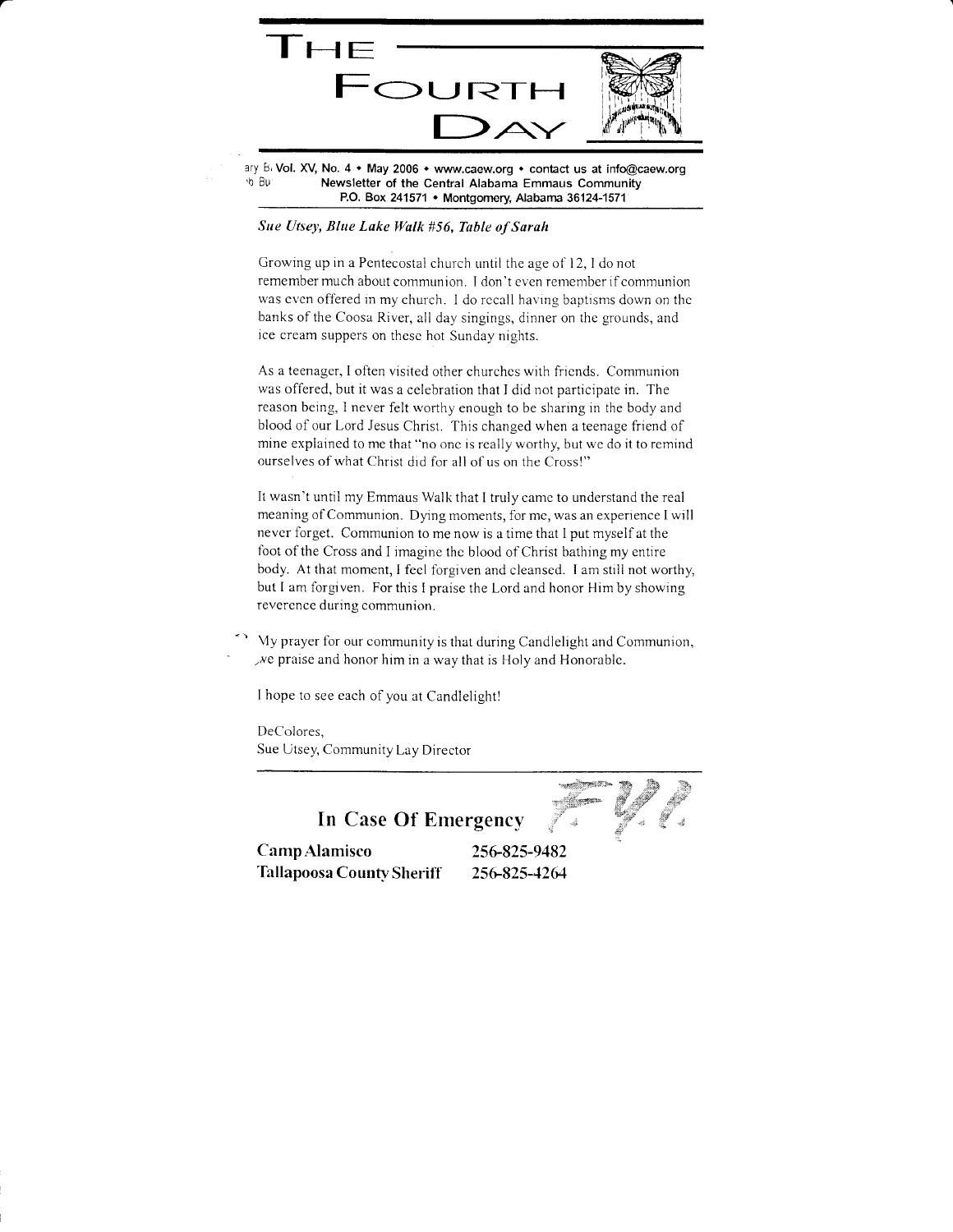### Wulk #89 Scripture Verse



"For we have this hope as an anchor for the soul, firm and secure."

Hebrews 6:19

## Candidates for Women's Walk #89

**Invited Pilgrims** Church<br>Karesa Adams Providen Sandy Baker 1<sup>st</sup> UMC, Millbrook<br>Teresa Barnt Frazer UMC Teresa Barnt Frazer UMC<br>Megan Beeker Flint Hill UMC Megan Beeker Flint Hill UMC<br>Kristen Buchner Frinity UMC, I Charlotte Cheatham<br>Donna Cognasi Bonnie Courtney<br>Debra Dillard Sylvia Falero<br>Mandi Glen Ann Harrell Auburn UMC<br>Nancy Haynes Faith Temple Lynn May<br>
Amy McKay Frazer UMC Anne Norrell 1<sup>st</sup> UMC, Opelika<br>Rita Outlaw Park Memorial UI Tabitha Rankin<br>Jalene Rhodes Jalene Rhodes Flint Hill UMC<br>Jennifer Saggus 1st UMC, Ope Jennifer Saggus 1st UMC, Opelika<br>Martha Sams Frazer UMC Heather Stinson Frazer UMC<br>Bonnie Temple Frazer UMC Bonnie Temple<br>Julia Thomas Carol Tyler Flint Hill UMC<br>Terry Watkins 1st Bantist Tre Sherri Woodham

**Karesa Adams** Providence Baptist, Opelika<br>
Angela Amett Beulah Baptist, Valley Angela Amett Beulah Baptist, Valley<br>Sandy Baker 1st UMC, Millbrook Kristen Buchner Trinity UMC, Prattville<br>Rana Burt 1<sup>st</sup> Baptist, LaPlace, LA Rana Burt 1<sup>st</sup> Baptist, LaPlace, LA<br>
Lori Cagle 2012 Auburn Church of Christ Auburn Church of Christ<br>Auburn UMC Trinity UMC, Prattville<br>Frazer UMC Debra Dillard Liberty UMC, Notasulga<br>Belinda Dovle Veslev Memorial UMC Belinda Doyle Wesley Memorial UMC<br>Jackie Dunn Bush Baptist, Glenwood Jackie Dunn Bush Baptist, Glenwood<br>Jane Edwards Valley Grande Baptist, S Valley Grande Baptist, Selma<br>Frazer UMC Mandi Glen Park Memorial UMC, Troy<br>Gina Grouby Frinity UMC, Opelika Gina Grouby Trinity UMC, Opelika<br>Carla Guthrie Park Rd. UMC, Trov Carla Guthrie Park Rd. UMC, Troy<br>Ann Harrell Auburn UMC Nancy Haynes Faith Temple, Alex City<br>Janice Higgins Lafayette Heights Baptist Janice Higgins Lafayette Heights Baptist<br>Sandra Jones Trinity UMC, Opelika Sandra Jones Trinity UMC, Opelika<br>Jo Lassiter Evangel, Montgomer Jo Lassiter Evangel, Montgomery<br>Lynn May Frazer UMC Amy McKay Trinity UMC, Opelika<br>Joyce McLendon 1<sup>st</sup> Baptist, Prattville Joyce McLendon 1<sup>st</sup> Baptist, Prattville<br>Mary Beth Moyer Trinity UMC, Prattvi Mary Beth Moyer Trinity UMC, Prattville<br>Anne Norrell 1<sup>st</sup> UMC, Opelika Rita Outlaw Park Memorial UMC, Troy<br>
Sally Phillips Frinity UMC, Opelika Sally Phillips Trinity UMC, Opelika<br>Kenya Price White St. Baptist, Aubi White St. Baptist, Auburn<br>Auburn UMC Frazer UMC<br>Frazer UMC Julia Thomas Trinity UMC, Opelika<br>Carol Tyler Flint Hill UMC 1st Baptist, Troy<br>Auburn UMC

Sponsor Annette Vardenbaum Gwen & Milton Newton Donna Ray Charlotte Robertson Carolyn Beeker Mary Talley Gail Hawkins Tim Broodwell Jennifer Chambliss Pam Frederick Patti Barnes Molly Fulford Tami Smith Jerry Deloney Mike Melton Leonard Walker Stacey Johnson Keita Himes Betty Vance John Harrell Carolyn Mobley Rita Henson Dale Rogers Faye Gaston Buddy Englebert Cori Newman Mike Melton Charlotte Courson Eric Canada Linda Hines-Hornsby Janet Morehouse Lakeba &Chette Williams Jennifer Guthrie Mike & Donna Weils Janet Morehouse Leonard Walker Pete & Brenda Chambliss Catherine Goodwin Janet Morehouse Mike & Donna Wells Betty Vance Jennifer Chambliss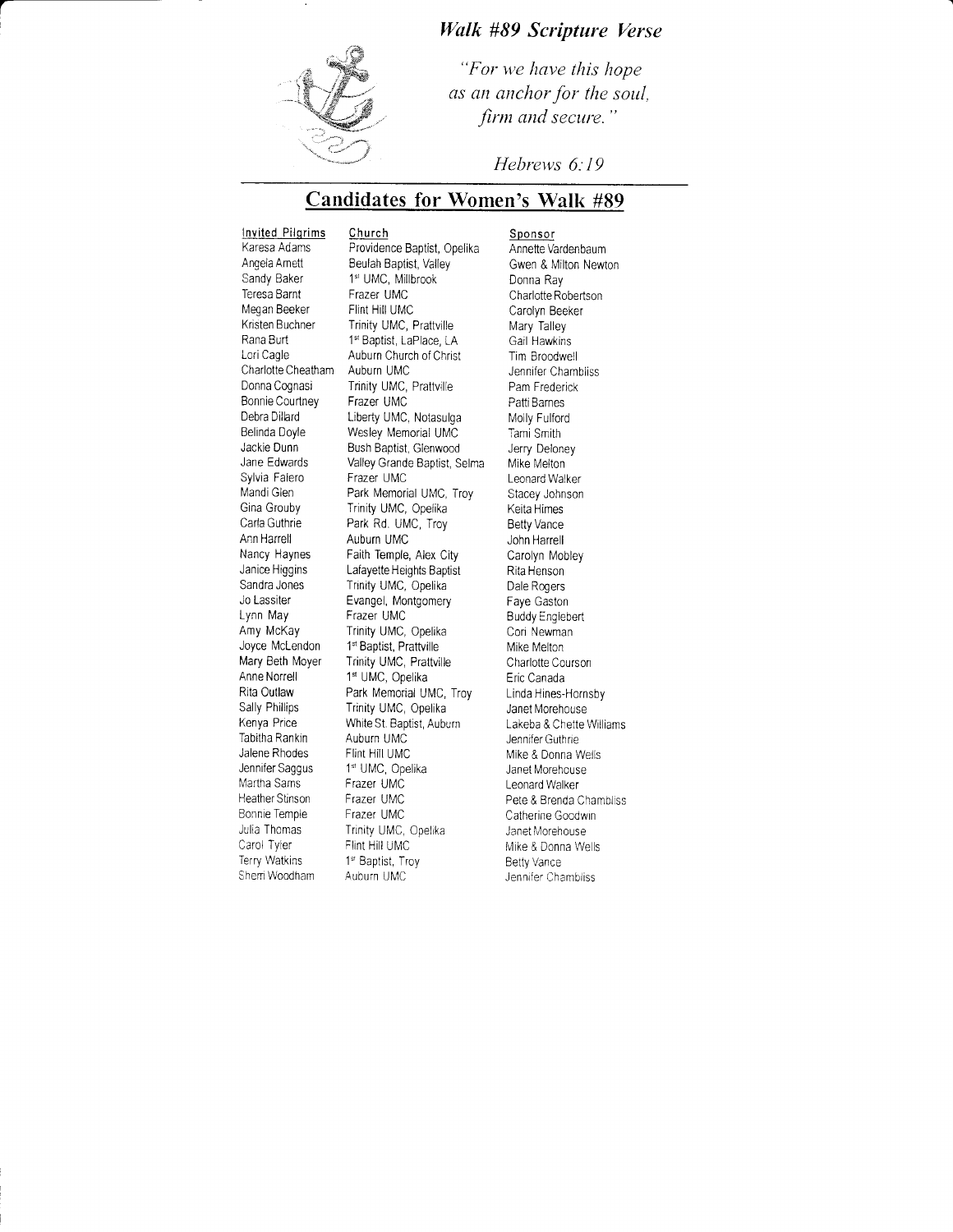# Central Alabama Emmaus Walk #89

- † Lay Director: Debbie Smalley
- † Spiritual Director: Rev. Charles Cummings
- † Asst. Spiritual Directors: Robin Huffman, Steve Spining, Tom Benz, Glen Pugh
- † Asst. Lay Directors: Katie Basden, Jennifer Chambliss, Beth Hughes, Jackie Waters
- † Table Leaders: Hope Butler, Melanie Fields, Jean Hammonds, Martha Smith, Betsy Windle, Miranda Wilson, Veronica Chesnut
- † Asst. Table Leaders: Sharon Irish, Jackie Marsh, Leah Meadows, Judy Osborne, Jean Rummer, Christine Wellbaum, Donna Wells
- † Board Representative: Sarah Mingledorf
- † 72-Hour Prayer Vigil: Angie Jacobs, Beth Kisor
- † Agape: Romana Hill, Cathy Skarecky
- † Bed Tags: Sue Pavelec
- † Book Bags: Jackie Marsh
- † Book Covers: Kelly Aulner
- † Book Table: Mary Perry, Wylene Kennington
- † Candlelight: Michelle Jackson
- † Entertainment: Florence McArthur, Donna Goodwin
- † Friday Night Party: Rebecca Baird
- † Greeters: John Reese
- † Housing/Registration: Vikki Davis
- † 4th Day Speaker: Gary Hundley
- † Logistics: Mike Wells
- † Meal Prep: Preston Masters, Harry Gill
- † Meal Service: Sherry Watkins, Rita Henson
- † Media: Sharon Wilbanks
- † Music: Tim Chambliss, Kraig Smith
- † Photography: Lamar Frazier
- † Refreshments: Rene Richard
- Serenade: Amy Smith, Amy & Brock Hill ÷
- † Speakers Prayer Chapel: David Smalley, Gary Waters, Linda Tigney
- Sponsor's Hour: Sandra Many, Mary Mowery  $\ddot{\tau}$
- † Worship/Closing: Fred Cargill

## **CENTRALALABAMA CHRYSALIS COMMUNITY**

Flights are held at Whitewater Methodist Camp on US Highway 82, just north of Prattville.

- Flight #46 June 8-11, 2006 LD Alicia Cargill McGuire
- Flight #47 July 20-23, 2006 LD Steve Bass

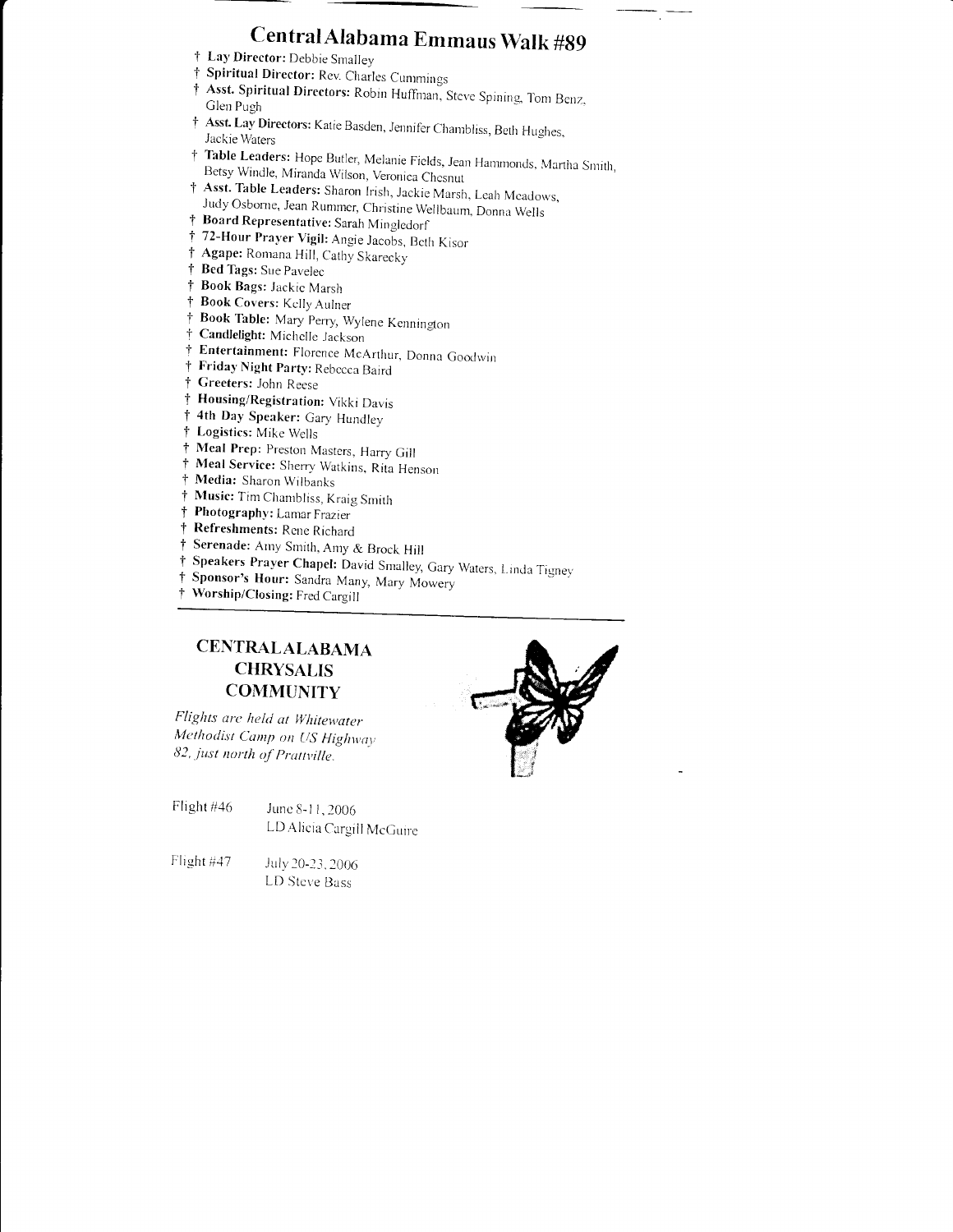## Walks #89 & #90 Schedule of Events

| Wednesday                 | 7 P.M. | Send Off    |
|---------------------------|--------|-------------|
| Friday                    | 7 P.M. | Candlelight |
| Saturday                  | 7 A.M. | Serenade    |
| Saturday                  | 4 P.M. | Closing     |
| AGAPE NEEDS: 72 EACH ITEM |        |             |

## Central Alabama Emmaus Walk #90

- † Lay Director: Ed Reschke
- † Spiritual Director: Rev. Steve MacInnis
- † Asst. Spiritual Directors: Rev. Bill Price, Rev. Ron Hill, Rev. Cliff Cobb, Sr., Rev. Rony Hughes,
- † Asst. Lay Directors: Tre' Mills, Buck Starr, Fred Turner, Tim Benefield,
- † Table Leaders: Jack Ziadeh, Paul Thornton, Pat Starr, Chris Hines, John Braswell, Charles Stover, John Duncan
- † Asst. Table Leaders: Phillip Vallia, Bill Legg, Danny Huett, Mike McGuire, Todd Deavor, George Adams, Glen Granberry,
- Board Representative: Goose Tatum  $\ddagger$
- † 72-Hour Prayer Vigil: Becky Brainerd
- † Agape: Fran Lyons
- 4th Day Speaker:  $\ddagger$
- † Banners:
- † Bed Tags: Bo Cavin
- † Book Covers:
- † Book Table: Mary Talley, Sally Reschke
- † Candlelight: Tom Hunt
- † Entertainment: Ramona Hill, Angie Rhymes, Notasulga UMC
- † Friday Night Party: Stacy Deavor
- Greeters: Tony Wilkerson, Tricia Wilkerson  $\ddagger$
- † Logistics:
- † Meal Prep:
- † Meal Service: Joyce Morrow
- † Media: Bryan Law
- Music: Bradd Rhymes, Angi Rhymes, Keith Hamrick
- † Photography:
- † Refreshments: Vikki Davis
- † Registration: Chris Welch, Robin Horn, Pat Giddens
- † Serenade: Eric Canada, Ellen Canada
- Speakers Praver Chapel: ÷
- Sponsor's Hour: Barbara Cutright, Jackie Marsh
- Worship: Lisa Palomaria, Sally Reschke

### **Walk #90 Scripture Verse**

"Choose this day whom ye will serve .... As for me and my house, we will serve the Lord.

Joshua 24:15